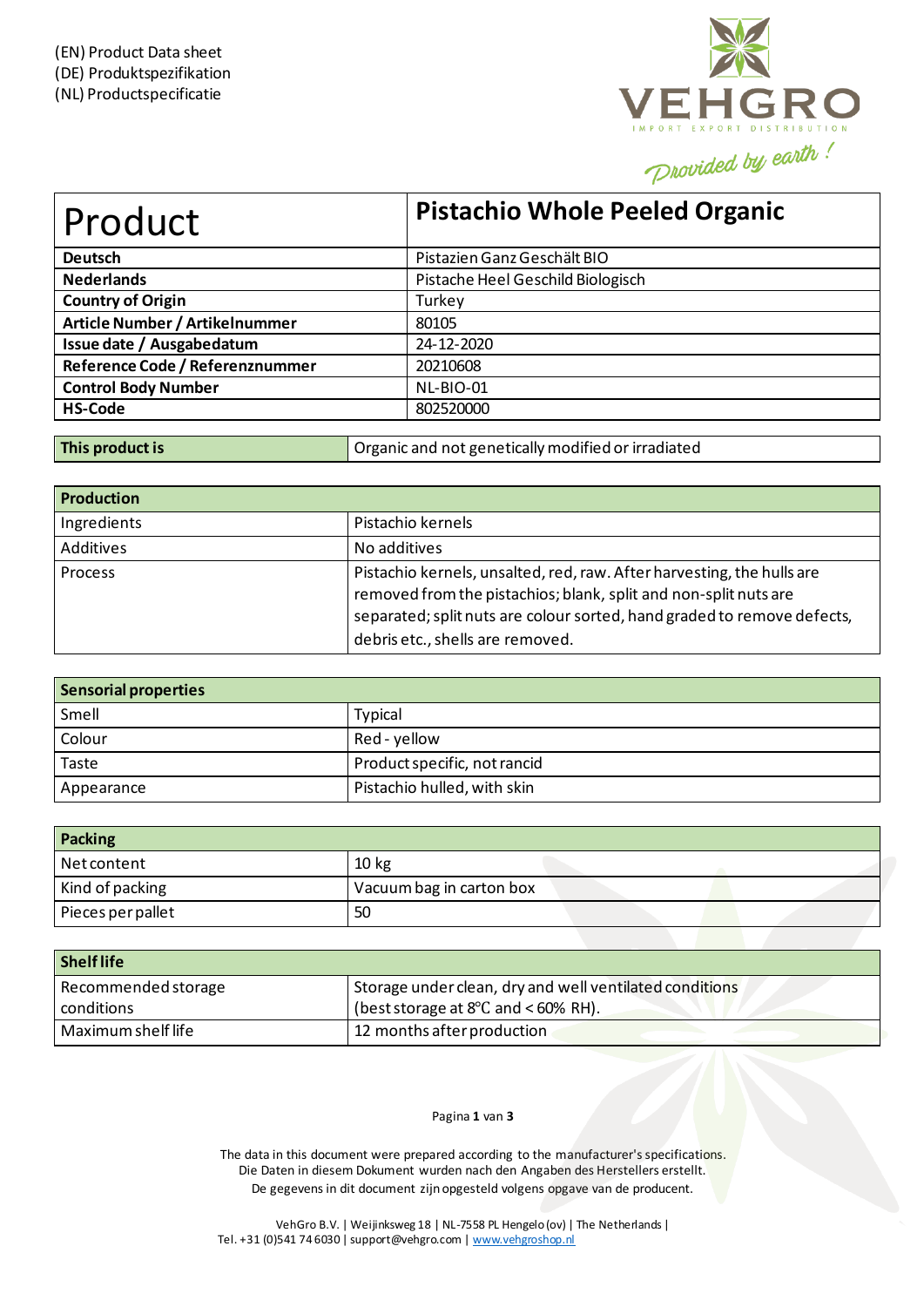

| Nutritional values (per 100 gram) (from NEVO) |                     |                |  |
|-----------------------------------------------|---------------------|----------------|--|
| Energy                                        | 2452 KJ<br>592 Kcal |                |  |
| Protein (g)                                   | 23.8                |                |  |
| Fat $(g)$                                     | 48.3                | Saturated: 5.6 |  |
| Carbohydrates (g)                             | 10.8                | Sugars: 5.7    |  |
| Dietary fibre (g)                             | 9.5                 |                |  |
| Salt $(g)$                                    | 0.02                |                |  |

| <b>Analytical properties</b>                        |        |  |
|-----------------------------------------------------|--------|--|
| Moisture (%)                                        | < 8    |  |
| Foreign material (straw, stalk, leaf) (% by weight) | < 0.05 |  |
| Foreign material (stones etc.) (pcs/20kg)           |        |  |
| Shell (pieces) (/20kg)                              | 8      |  |
| Broken (%)                                          | < 15   |  |
| Yellow (%)                                          | < 10   |  |
| Light green (%)                                     | < 10   |  |
| Dust $(\%)$                                         | < 0.01 |  |

| <b>Allergy list</b>         |                              |                                                             |  |
|-----------------------------|------------------------------|-------------------------------------------------------------|--|
| Cow's milk protein          | $\overline{\phantom{a}}$     | Peanuts/groundnuts (-derivatives)                           |  |
| Lactose or milk sugar       | $\overline{\phantom{a}}$     | Peanutoil                                                   |  |
| (Chicken) egg               | $\overline{\phantom{a}}$     | Sesame                                                      |  |
| Soya protein (-derivatives) | $\overline{\phantom{0}}$     | Sesame-oil                                                  |  |
| Soya oil                    | $\overline{\phantom{a}}$     | Glutamate added E620-E625                                   |  |
| Gluten                      | $\overline{\phantom{a}}$     | Sulfite E220-E228                                           |  |
| Wheat                       | $\overline{\phantom{a}}$     | Benzoic acid/Parabens E210-E213                             |  |
| Rye                         |                              | Azo-colours E102, E110, E122, E123, E124, E128, E129, E151, |  |
| Beef (-derivatives)         | $\overline{\phantom{0}}$     | Tartrazine E102                                             |  |
| Pork (-derivatives)         | $\qquad \qquad \blacksquare$ | Cinnamon                                                    |  |
| Chicken (-derivatives)      | $\overline{\phantom{a}}$     | Vanillin                                                    |  |
| Fish                        | $\overline{\phantom{a}}$     | Coriander                                                   |  |
| Shell-fish                  | $\overline{\phantom{a}}$     | Celery                                                      |  |
| Corn / Maize (-derivatives) | $\overline{\phantom{a}}$     | Umbelliferae                                                |  |
| Cocoa                       | $\overline{a}$               | Carrot                                                      |  |
| Yeast                       | $\overline{\phantom{a}}$     | Lupine                                                      |  |
| Pulses                      | $\overline{\phantom{a}}$     | Mustard                                                     |  |
| Nuts (-derivates)           | $\ddot{}$                    | Mollusc (- derivates)                                       |  |
| Nut-oil                     |                              |                                                             |  |

## Pagina **2** van **3**

The data in this document were prepared according to the manufacturer's specifications. Die Daten in diesem Dokument wurden nach den Angaben des Herstellers erstellt. De gegevens in dit document zijn opgesteld volgens opgave van de producent.